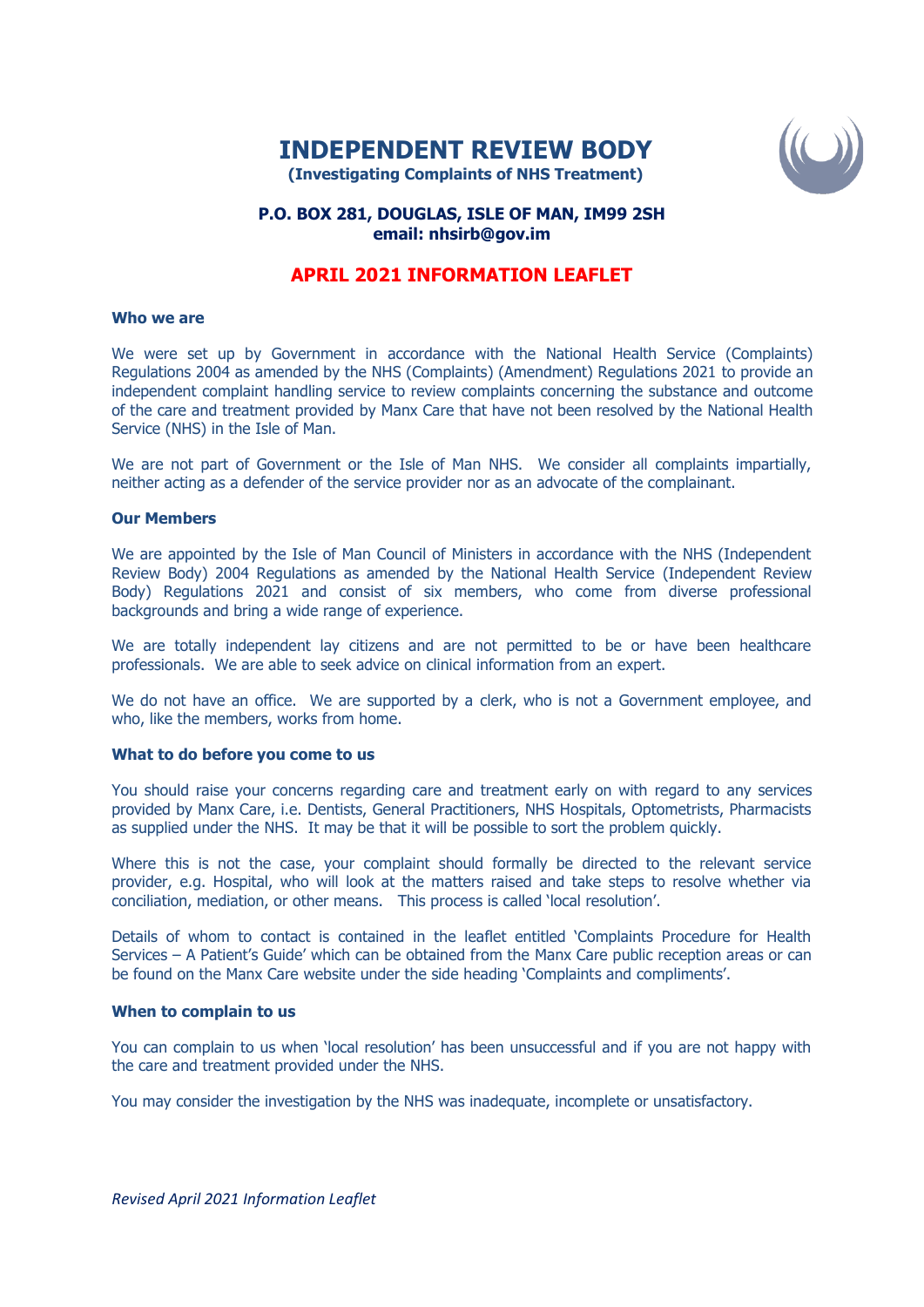You may have reason to believe that the underlying issues, which led to the complaint, have not been fully uncovered or understood. You may believe that the response from the NHS did not address all the issues raised in the complaint.

### **Time limits**

It is a good idea to get your complaint to us as soon as possible and **within 28 days** after you have had a final response from the organisation with which you are not happy.

Normally, if we receive a complaint outside this time limit, we cannot investigate. However, the Regulations do allow some flexibility and in certain circumstances we may be able to investigate even if your complaint is outside this time limit.

If you were not able to complain to us in time, please explain what happened to delay contacting us and we will decide whether it is still possible to investigate.

### **Who can complain to us**

A current or former patient.

Someone on behalf of a patient (eg a relative or carer) where the patient has given consent. Someone on behalf of a patient where the patient has died, is a child, or is unable because of mental or physical incapacity to make the complaint themselves.

Visitors or family members who are unhappy with the service they have received.

# **How to lodge your complaint**

You should contact us wherever possible via the secure email [nhsirb@gov.im](mailto:nhsirb@gov.im) and by completing the complaint form as included on the IRB webpage on the Government site. If you do not have access to email, please write to the postal address at the top of this leaflet and a form will be forwarded to you.

# **What we can and can't do**

### **We can**

- 1. investigate complaints concerning care and treatment provided under the National Health Service via Manx Care including commenting on the manner and process by which it was handled.
- 2. make recommendations to put things right
- 3. require the NHS to improve its services to avoid the same things happening again which includes asking the organisation to review its policies or procedures, guidance or standards

### **We cannot**

- 1. examine complaints regarding treatment supplied under a private arrangement
- 2. investigate complaints where legal proceedings have commenced
- 3. award compensation or make recommendations about staff disciplinary action

### **How we deal with complaints**

**Step 1** When we first receive your complaint we have to make sure that it relates to NHS provision, that you have been through the service provider's own complaint process already, that you have the patient's permission to make the complaint and that your complaint has been received within the specified time limit or there is a valid reason for the delay in submission.

**Step 2** We will acknowledge receipt of your complaint and send an explanatory letter. You will be asked to complete and return consent forms for the IRB to receive copies of the relevant NHS